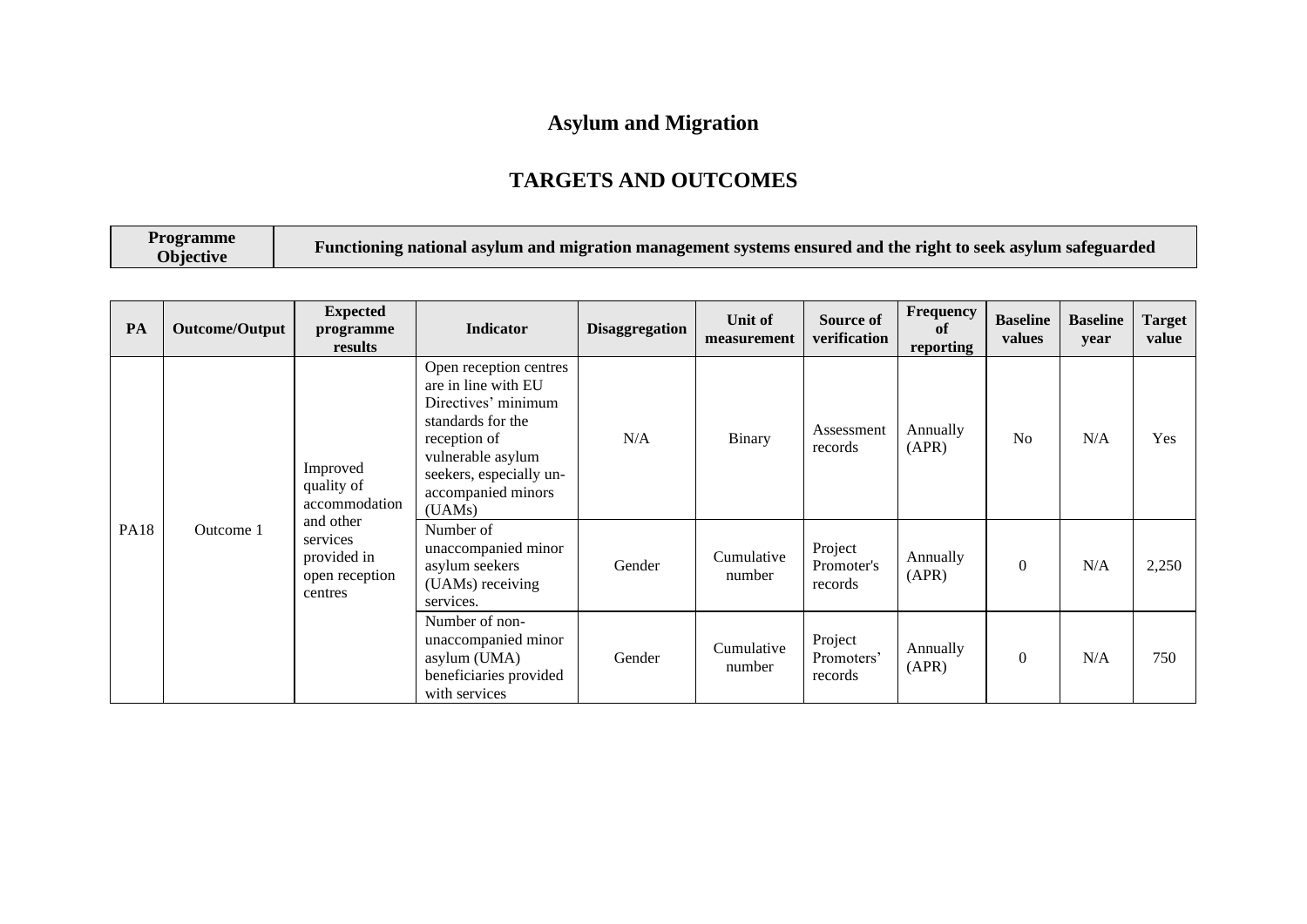|  | Output 1.1 | Accommodation<br>places provided<br>in open<br>reception<br>centres for<br>vulnerable<br>asylum seekers,<br>in particular<br><b>UAMs</b>                | Number of<br>accommodation places<br>provided in open<br>reception centres.                                                                                                                     | N/A | Cumulative<br>number | Project<br>Promoters'<br>records | Semi-<br>annually<br>(APR and<br>September<br>IFR) | $\theta$ | N/A | 300 <sup>1</sup> |
|--|------------|---------------------------------------------------------------------------------------------------------------------------------------------------------|-------------------------------------------------------------------------------------------------------------------------------------------------------------------------------------------------|-----|----------------------|----------------------------------|----------------------------------------------------|----------|-----|------------------|
|  |            |                                                                                                                                                         | Number of the new<br>accommodation places<br>reserved for UAMs                                                                                                                                  | N/A | Cumulative<br>number | Project<br>Promoters'<br>records | Semi-<br>annually<br>(APR and<br>September<br>IFR) | $\theta$ | N/A | 225              |
|  |            |                                                                                                                                                         | Annual average<br>monthly occupancy<br>rate in the supported<br>centres                                                                                                                         | N/A | Percentage           | Project<br>Promoters'<br>records | Semi-<br>annually<br>(APR and<br>September<br>IFR) | 0%       | N/A | $90\%^2$         |
|  | Output 1.2 | Close<br>interaction and<br>cooperation<br>between non-<br>governmental<br>organisations<br>(NGOs) and<br>relevant public<br>entities is<br>established | Number of open<br>reception centres<br>where the NGOs and<br>public entities<br>formally and<br>informally cooperate<br>(Memorandum of<br>Understanding or<br>common activities<br>implemented) | N/A | Cumulative<br>number | Project<br>Promoters'<br>records | Semi-<br>annually<br>(APR and<br>September<br>IFR) | $\Omega$ | N/A | 3 <sup>3</sup>   |

 $1$  ≥300

 $^{2}$  90%

<sup>3</sup> Minimum 3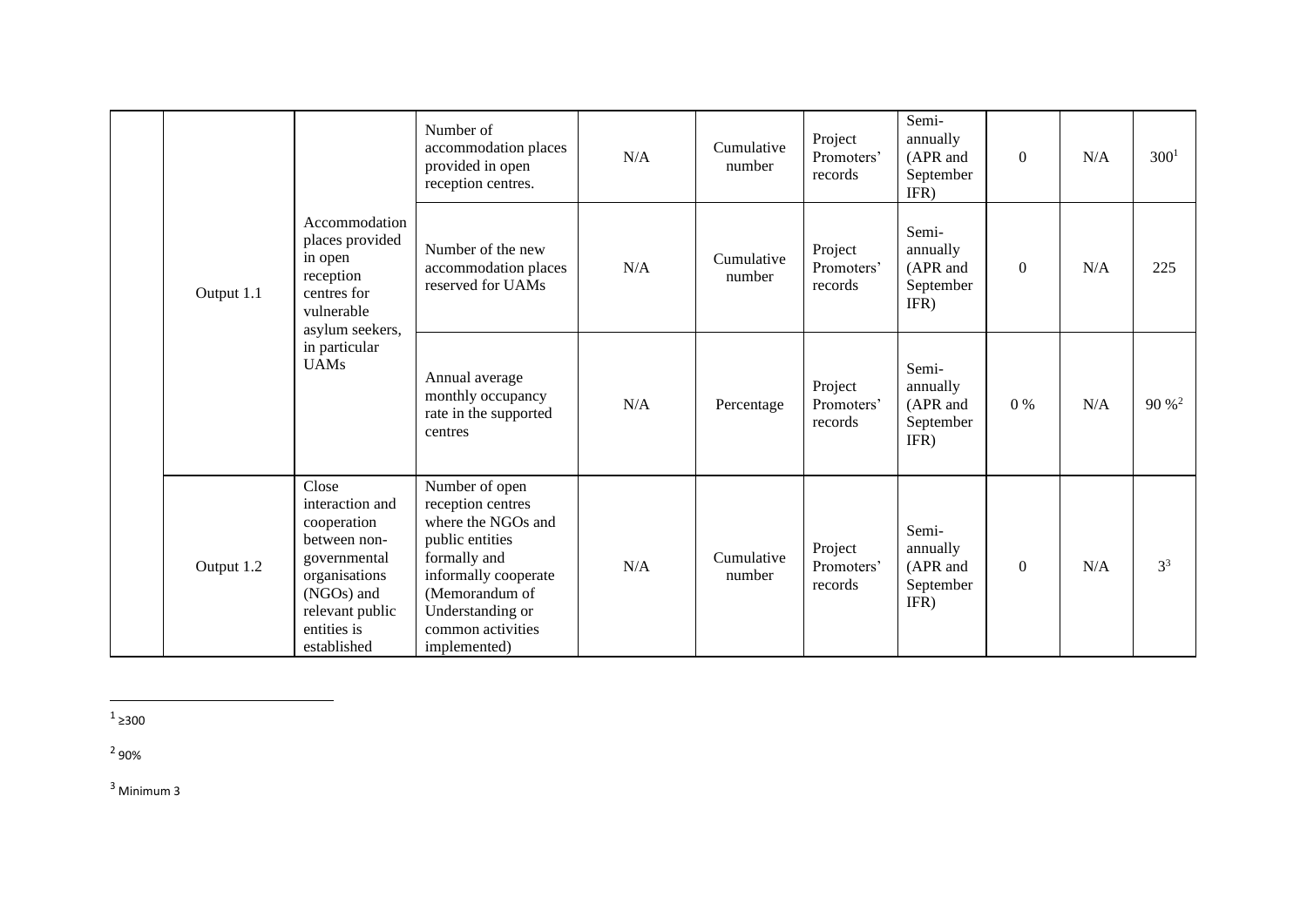|             | Outcome 2 | Capacity of key<br>institutions to<br>ensure<br>protection of<br>vulnerable<br>asylum seekers,<br>particularly<br>UAMs, is<br>strengthened                                                                                                                                                                             | Number of<br>decentralised sites<br>operated by Reception<br>and Identification<br>Service (RIS) that<br>implement national<br>standard operating<br>procedures (SOPs) for<br>reception centres | N/A    | Cumulative<br>number | Project<br>Promoters'<br>records,<br>assessment<br>records | Annually<br>(APR)                                  | $\Omega$ | N/A | 6     |
|-------------|-----------|------------------------------------------------------------------------------------------------------------------------------------------------------------------------------------------------------------------------------------------------------------------------------------------------------------------------|-------------------------------------------------------------------------------------------------------------------------------------------------------------------------------------------------|--------|----------------------|------------------------------------------------------------|----------------------------------------------------|----------|-----|-------|
| <b>PA18</b> |           | Expert support<br>provided to key<br>Reception and<br>Identification<br>Service (RIS)<br>departments, to<br>critical<br>Reception and<br>Identification<br>Output 2.1<br>Centres (RICs),<br>to Ministry of<br>Migration<br>Policy (MoMP)<br>and to the<br><b>National Centre</b><br>for Social<br>Solidarity<br>(EKKA) | Number of NORCAP<br>staff seconded to RIS<br>and MoMP                                                                                                                                           | N/A    | Cumulative<br>number | Project<br>Promoters'<br>records                           | Semi-<br>annually<br>(APR and<br>September<br>IFR) | $\Omega$ | N/A | 14    |
|             |           |                                                                                                                                                                                                                                                                                                                        | Number of NORCAP<br>staff seconded to<br><b>EKKA</b>                                                                                                                                            | N/A    | Cumulative<br>number | Project<br>Promoters'<br>records                           | Semi-<br>annually<br>(APR and<br>September<br>IFR) | $\Omega$ | N/A | 3     |
|             |           |                                                                                                                                                                                                                                                                                                                        | Number of months of<br>secondment from<br><b>NORCAP</b>                                                                                                                                         | N/A    | Cumulative<br>number | Project<br>Promoters'<br>records                           | Semi-<br>annually<br>(APR and<br>September<br>IFR) | $\Omega$ | N/A | 522   |
| <b>PA18</b> | Outcome 3 | Operational<br>procedures and<br>capacity of the<br>Greek Asylum<br>Service and<br>Appeal<br>Committees<br>improved                                                                                                                                                                                                    | Number of<br>beneficiaries of legal<br>aid services                                                                                                                                             | Gender | Cumulative<br>number | Project<br>Promoters'<br>records                           | Annually<br>(APR)                                  | $\Omega$ | N/A | 4,500 |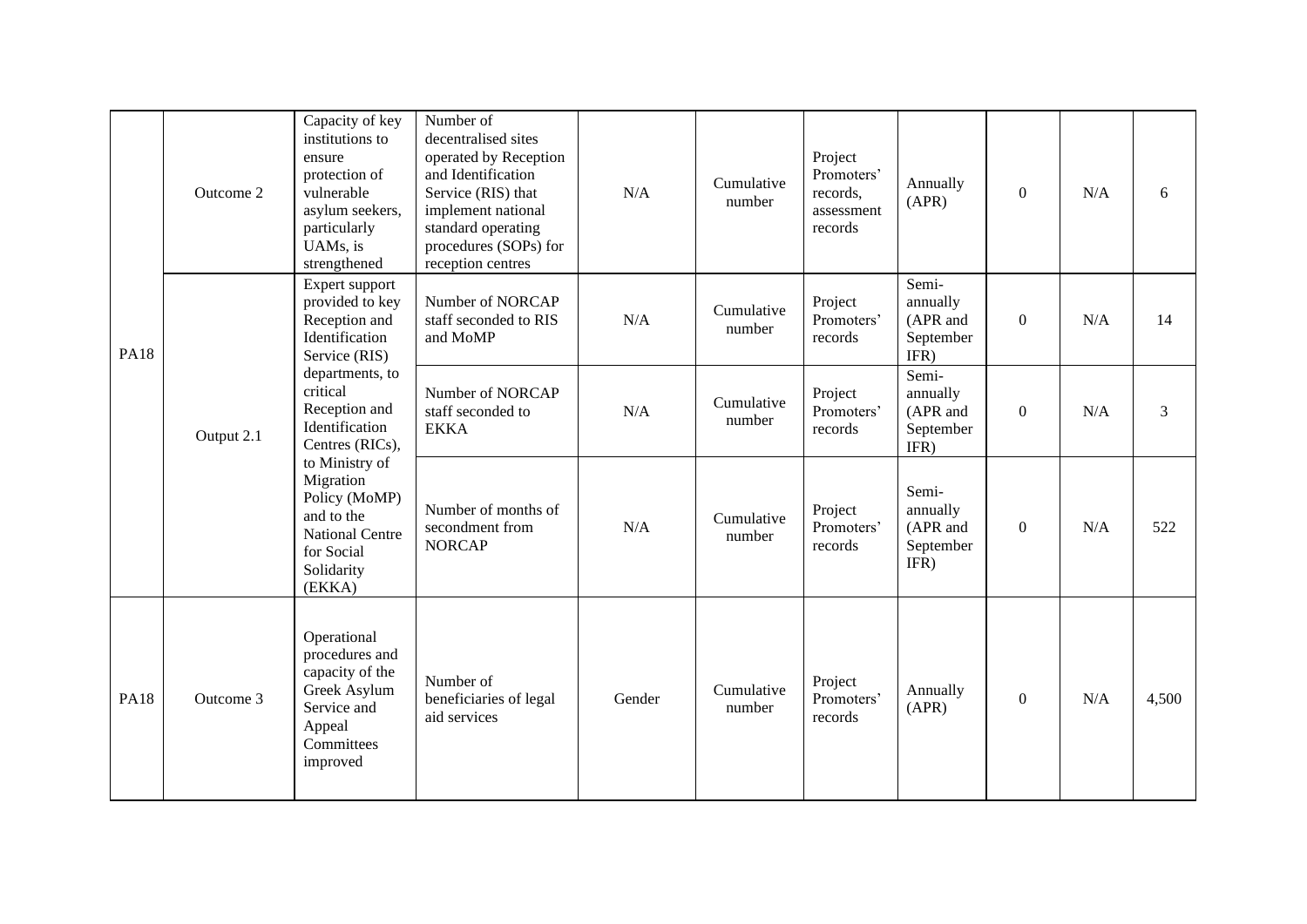|             | Output 3.1 | Expert support<br>provided to the<br>Greek Asylum<br>Service                                                       | Number of Associate<br><b>Asylum Experts</b><br>deployed to the<br>Asylum Service all<br>over Greece                                                     | N/A | Cumulative<br>number | Project<br>Promoters'<br>records                                                   | Semi-<br>annually<br>(APR and<br>September<br>IFR) | $\Omega$ | N/A | 18  |
|-------------|------------|--------------------------------------------------------------------------------------------------------------------|----------------------------------------------------------------------------------------------------------------------------------------------------------|-----|----------------------|------------------------------------------------------------------------------------|----------------------------------------------------|----------|-----|-----|
|             |            |                                                                                                                    | Number of staff<br>deployed to the<br><b>Asylum Service</b><br>centrally (e.g. Legal<br>Advisor, Legal Liaison<br>Officers,<br>Documentation<br>Experts) | N/A | Cumulative<br>number | Project<br>Promoters'<br>records                                                   | Semi-<br>annually<br>(APR and<br>September<br>IFR) | $\theta$ | N/A | 5   |
|             | Output 3.2 | Free legal aid<br>provided to<br>vulnerable<br>asylum seekers<br>related to first<br>instance asylum<br>procedures | Number of lawyers<br>that have been<br>involved in the free<br>legal aid component                                                                       | N/A | Cumulative<br>number | Project<br>Promoters'<br>records                                                   | Semi-<br>annually<br>(APR and<br>September<br>IFR) | $\theta$ | N/A | 40  |
| <b>PA18</b> | Outcome 4  | Orderly and<br>humane<br>voluntary return<br>of migrants or<br>vulnerable<br>groups is<br>secured                  | Reduced waiting time<br>from application to<br>voluntary return<br>achieved                                                                              | N/A | Binary               | Project<br>Promoters'<br>records,<br>Official<br>statistics on<br>waiting<br>times | Annually<br>(APR)                                  | No       | N/A | Yes |
|             | Output 4.1 | Financial<br>reintegration<br>support system<br>established,<br>with                                               | Number of migrants<br>departed through IOM<br>for voluntary return                                                                                       | N/A | Cumulative<br>number | Project<br>Promoters'<br>records,<br>Official<br>statistics on                     | Semi-<br>annually<br>(APR and<br>September<br>IFR) | $\Omega$ | N/A | 200 |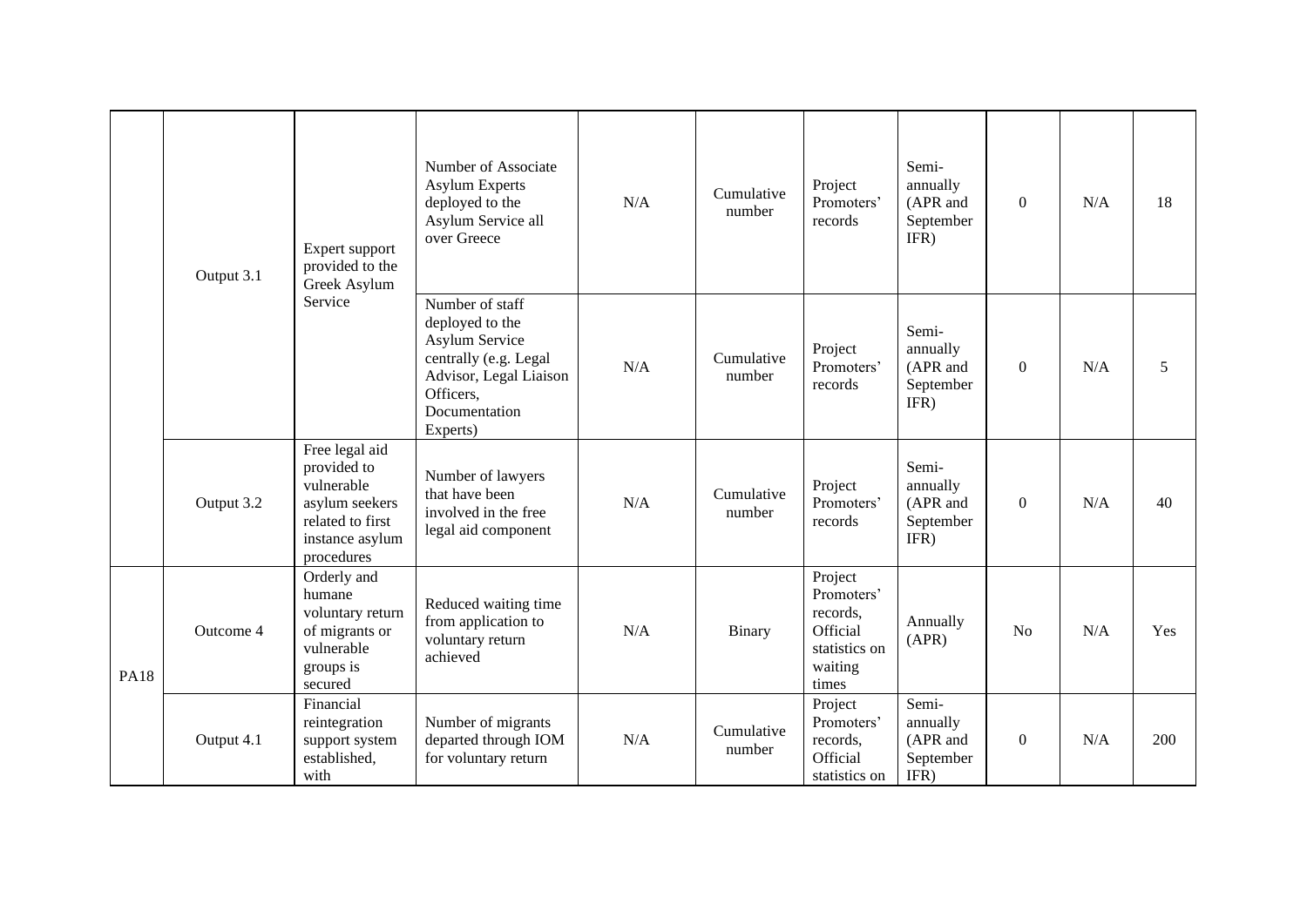|             |                                  | differentiated<br>levels of support                                                                 |                                                                                                                         |                    |                      | voluntary<br>returns                                                                                                                                         |                                                    |                  |      |                |
|-------------|----------------------------------|-----------------------------------------------------------------------------------------------------|-------------------------------------------------------------------------------------------------------------------------|--------------------|----------------------|--------------------------------------------------------------------------------------------------------------------------------------------------------------|----------------------------------------------------|------------------|------|----------------|
|             |                                  | Enhanced<br>collaboration                                                                           | Level of trust between<br>cooperating entities in<br>beneficiary states and<br>donor states                             | State type         | Scale 1-7            | Survey<br>results                                                                                                                                            | Annually<br>(APR)                                  | TBD <sup>4</sup> | 2019 | $4.5^{5}$      |
|             | <b>Bilateral</b>                 | between<br>beneficiary and                                                                          | Level of satisfaction<br>with the partnerships                                                                          | State type         | Scale 1-7            | Survey<br>results                                                                                                                                            | Annually<br>(APR)                                  | TBD <sup>6</sup> | 2019 | $4.5^7$        |
| <b>PA18</b> | Outcome<br>donor state<br>in the | entities involved<br>programme                                                                      | Share of cooperating<br>organisations that<br>apply the knowledge<br>acquired from the<br>bilateral partnerships        | State type         | Percentage           | Survey<br>results                                                                                                                                            | Annually<br>(APR)                                  | N/A              | N/A  | 50 % 8         |
|             | <b>Bilateral Output 1</b>        | Partnerships<br>between<br>beneficiary and<br>donor state<br>entities<br>supported                  | Number of projects<br>involving cooperation<br>with a donor project<br>partner                                          | <b>Donor State</b> | Cumulative<br>number | Copies of<br>contracts<br>concluded<br>with Project<br>Promoters,<br>Partnership<br>agreements<br>between<br>Project<br>Promoters<br>and project<br>partners | Semi-<br>annually<br>(APR and<br>September<br>IFR) | $\Omega$         | N/A  | $\overline{4}$ |
|             | <b>Bilateral Output 2</b>        | Partners from<br>Beneficiary<br>State and Donor<br><b>States</b><br>participate in<br>international | Number of new<br>networking activities<br>where partners from<br>Greece and the Donor<br>States participate<br>together | N/A                | Cumulative<br>number | Project<br>promoters'<br>records,<br>attendance<br>records                                                                                                   | Semi-<br>annually<br>(APR and<br>September<br>IFR) | $\Omega$         | N/A  | 8              |

 $<sup>4</sup>$  Survey to be carried out by the FMO</sup>

 $<sup>5</sup>$  ≥4.5 and an increase on the baseline</sup>

<sup>6</sup> Survey to be carried out by the FMO

 $^7$  ≥4.5 and an increase on the baseline

 $8$  ≥50%